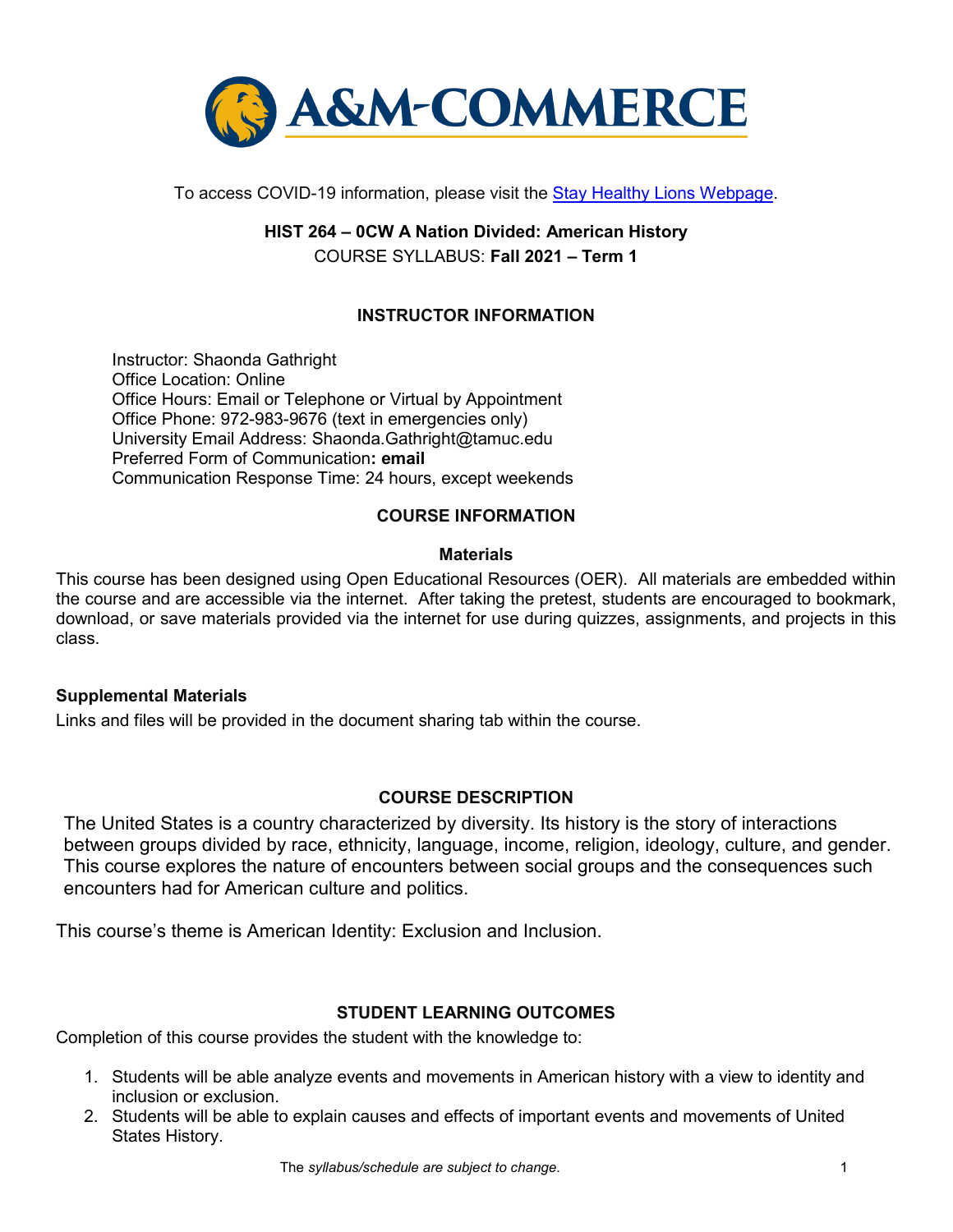- 3. Students will communicate in a manner appropriate to the audience and occasion, with an evident message and organizational structure.
- 4. Students will be able to analyze and evaluate historical situations, events, and developments when given a set of data and/or texts.

# **REGULAR AND SUBSTANTIVE COURSE INTERACTION**

As a general guide, students enrolled in a three semester hour course should spend one hour engaged in instructional activities and two to three hours on out-of-class work per week in a traditional semester. Students are expected to double this effort of engagement given that this course is being delivered in a seven-week term. Educational activities in this course are designed to ensure regular and substantive interaction between students and faculty to ensure that students are able to demonstrate competency.

### **COURSE REQUIREMENTS**

**Minimal Technical Skills Needed:** Students will need reliable computer and internet access for this course. Students must be able to effectively use myLeo email, myLeo Online D2L, and Microsoft Office.

**Instructional Methods:** This course is an online course. To be successful in this course, all content and course modules should be read and reviewed. All assignments and quizzes (both graded and not graded) must be completed. Please contact the instructor by email for any assistance.

**Student Responsibilities or Tips for Success in the Course:** To be successful in this course, all content and course modules should be read and reviewed. All assignments and quizzes (both graded and not graded) should be completed. Please contact the instructor by email for any assistance.

To be successful in this course, the written assessments are critical. If you do not immediately pass the Post-Test, you will find everything you need to address the written assignments in the readings/videos for this course. Expect to spend 30 or more hours reading/listening (depending on your reading speed). You may use outside source material that you have access to, but be wary, not everything you find may be factual, reliable, and peer-reviewed. If you choose to use a quote, it should be short, no more than 2 lines. Regardless you must cite your sources. You may use any standard citation format you choose: APA, MLA, Chicago, or Turabian. If you are unfamiliar with any of these please utilize the sources provide by the University's Writing **Center** 

[\(http://www.tamuc.edu/academics/colleges/humanitiessocialsciencesarts/departments/literatureLanguages/writ](http://www.tamuc.edu/academics/colleges/humanitiessocialsciencesarts/departments/literatureLanguages/writingCenter/default.aspx) [ingCenter/default.aspx\)](http://www.tamuc.edu/academics/colleges/humanitiessocialsciencesarts/departments/literatureLanguages/writingCenter/default.aspx).

You will be expected to adhere to the standards of Academic Integrity of university and Department of History policy as linked below in the Academic Integrity subsection (page 4 of the syllabus).

#### **ASSESSMENT**

**Pretest(s):** The Pretest for this course assesses your knowledge of the historical development of the United States and North America to 1977. There are 100 points total (45 from multiple choice, 30 from short identification, and 25 from an essay). You will need a score of 80 to be able to move directly to the posttest. The purpose of the pretest is to provide a baseline understanding of your knowledge in this competency. The pretest is required for this course.

**Module Tests**: Each module has the following types of questions to test your knowledge: multiple choice quiz, short identification questions, and essays.

**Quiz:** You need to complete a multiple-choice quiz in each module. It is a great opportunity to review what you learned in each module.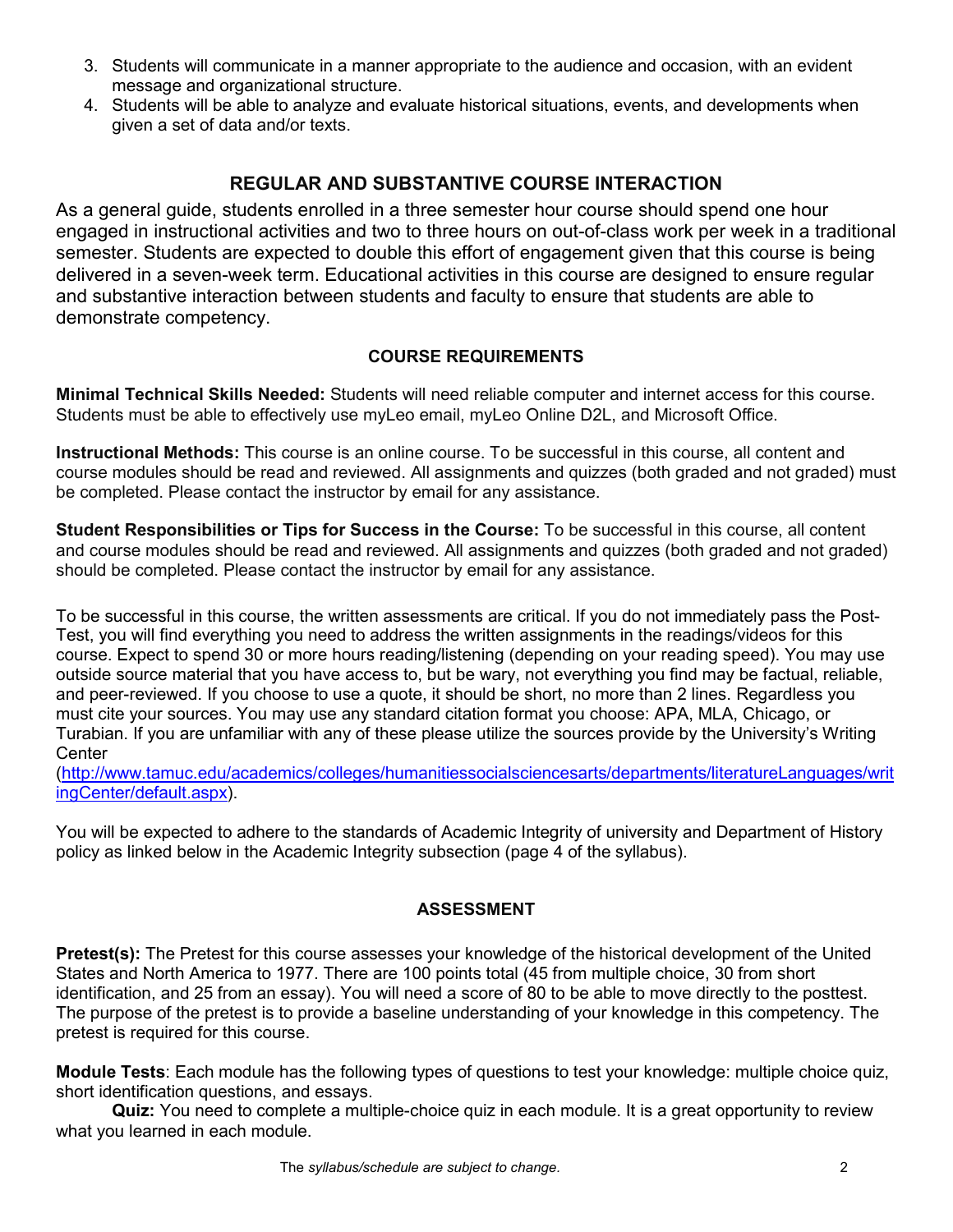**Short Identification Questions:** The short identification questions require a written response, using complete sentences and appropriate grammar and punctuation. It should be one to two paragraphs in length. It should include the Who, What, Where, When, How, Why of the item in the prompt, as well as an explanation of its significance. Significance is the explanation of why it is worth knowing about, how it enhances our understanding of the past. You will be expected to cite any quotes you use (see Student Responsibilities and Tips below).

**Essays:** Essays require a long-form written response, using complete sentences and appropriate grammar and punctuation. Expect to write 500 to 750 words to fully answer the prompt. You will be expected to cite any sources and quotes you use (see Student Responsibilities and Tips below), and to cite at least three reliable sources (Wikipedia is not a reliable source).

**Posttests:** The Posttest for this course assesses your knowledge of the historical development of the United States and North America to 1877. There are 100 points total (35 from multiple choice, 40 from short identification, and 25 from an essay). The posttest is an assessment of your knowledge of the material required for the competency. A score of 80 points or higher is required to demonstrate competency. If you score less than 80 points, you will have an opportunity to review the material and re-take the competency posttest. You may take the posttest assessment up to three times. If you have not passed the competency in three attempts, you will work with an Academic Coach to determine another method of fulfilling the program requirements in this subject.

#### **GRADING**

A score of 80% or higher on both the Culminating Project and Posttest is required to demonstrate competency and receive credit for the course. The following items will be used to calculate the final grade in the course.

| Item         | Worth      |
|--------------|------------|
| Pretest      | 100 points |
| Posttest     | 100 points |
|              |            |
|              |            |
|              |            |
| <b>Total</b> | 200        |

#### **Grading Scale**

 $A = 90\% - 100\%$  $B = 80\% - 89\%$  $F = 79%$  or Below

#### **TECHNOLOGY REQUIREMENTS**

#### **LMS**

All course sections offered by Texas A&M University-Commerce have a corresponding course shell in the myLeo Online Learning Management System (LMS). Below are the technical requirements

Learning Management System (LMS) Requirements: View the [Learning Management System Requirements Webpage.](https://community.brightspace.com/s/article/Brightspace-Platform-Requirements)

LMS Browser Support: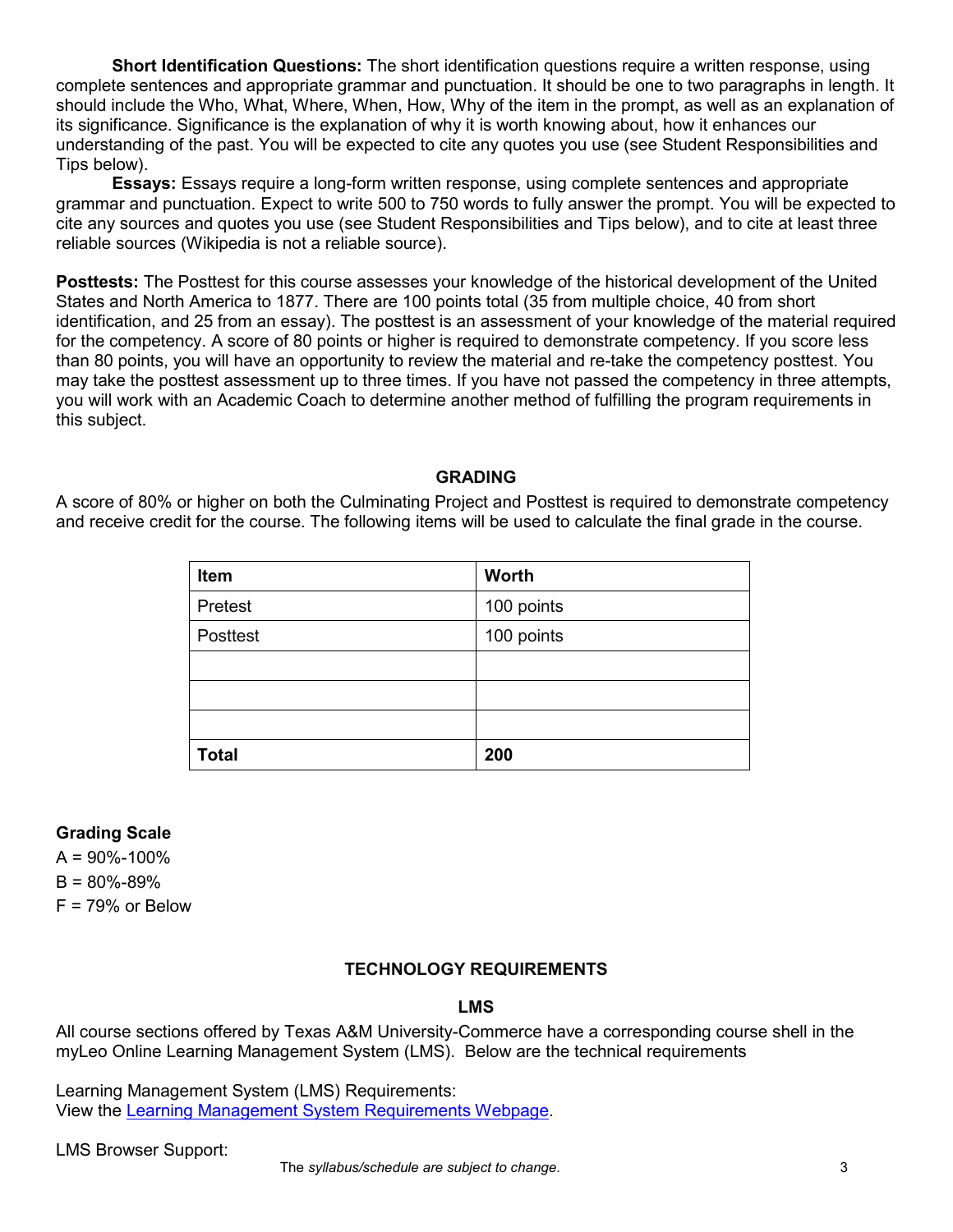Learn more on the **LMS Browser Support Webpage**.

YouSeeU Virtual Classroom Requirements: Visit the [Virtual Classroom Requirements Webpage.](https://support.youseeu.com/hc/en-us/articles/115007031107-Basic-System-Requirements)

### **ACCESS AND NAVIGATION**

You will need your campus-wide ID (CWID) and password to log into the course. If you do not know your CWID or have forgotten your password, contact the Center for IT Excellence (CITE) at 903.468.6000 or [helpdesk@tamuc.edu](mailto:helpdesk@tamuc.edu)**.**

**Note:** Personal computer and internet connection problems do not excuse the requirement to complete all course work in a timely and satisfactory manner. Each student needs to have a backup method to deal with these inevitable problems. These methods might include the availability of a backup PC at home or work, the temporary use of a computer at a friend's home, the local library, office service companies, Starbucks, a TAMUC campus open computer lab, etc.

# **COMMUNICATION AND SUPPORT**

If you have any questions or are having difficulties with the course material, please contact your Instructor.

# **Technical Support**

If you are having technical difficulty with any part of Brightspace, please contact Brightspace Technical Support at 1-877-325-7778. Other support options can be found on the [Brightspace Support Webpage.](https://community.brightspace.com/support/s/contactsupport)

### **Interaction with Instructor Statement**

This is an online course; therefore, expect most communication to be online as well. Correspondence will always be through university email (your "myLeo" mail) and announcements in myLeo online (D2L). The instructor will make every effort to respond to emails within 24 provided the correspondence follows the requirements listed below. Students are encouraged to check university email daily.

#### **All emails from students should include:**

- **Course name and subject in the subject line (ex. ORGL 3322 – Posttest)**
- **Salutation**
- **Proper email etiquette (no "text" emails – use proper grammar and punctuation)**
- **Student name and CWID after the body of the email**

# **COURSE AND UNIVERSITY PROCEDURES/POLICIES**

# **Syllabus Change Policy**

The syllabus is a guide. Circumstances and events, such as student progress, may make it necessary for the instructor to modify the syllabus during the semester. Any changes made to the syllabus will be announced in advance.

# **Student Conduct**

All students enrolled at the University shall follow the tenets of common decency and acceptable behavior conducive to a positive learning environment. The Code of Student Conduct is described in detail online in the [Student Guidebook.](http://www.tamuc.edu/Admissions/oneStopShop/undergraduateAdmissions/studentGuidebook.aspx)

Students should also consult the [Rules of Netiquette Webpage](https://www.britannica.com/topic/netiquette) for more information regarding how to interact with students in an online forum.

# **TAMUC Attendance**

For more information about the attendance policy, please view the [Attendance Webpage](http://www.tamuc.edu/admissions/registrar/generalInformation/attendance.aspx) and the [Class](http://www.tamuc.edu/aboutUs/policiesProceduresStandardsStatements/rulesProcedures/13students/academic/13.99.99.R0.01.pdf)  [Attendance Policy](http://www.tamuc.edu/aboutUs/policiesProceduresStandardsStatements/rulesProcedures/13students/academic/13.99.99.R0.01.pdf)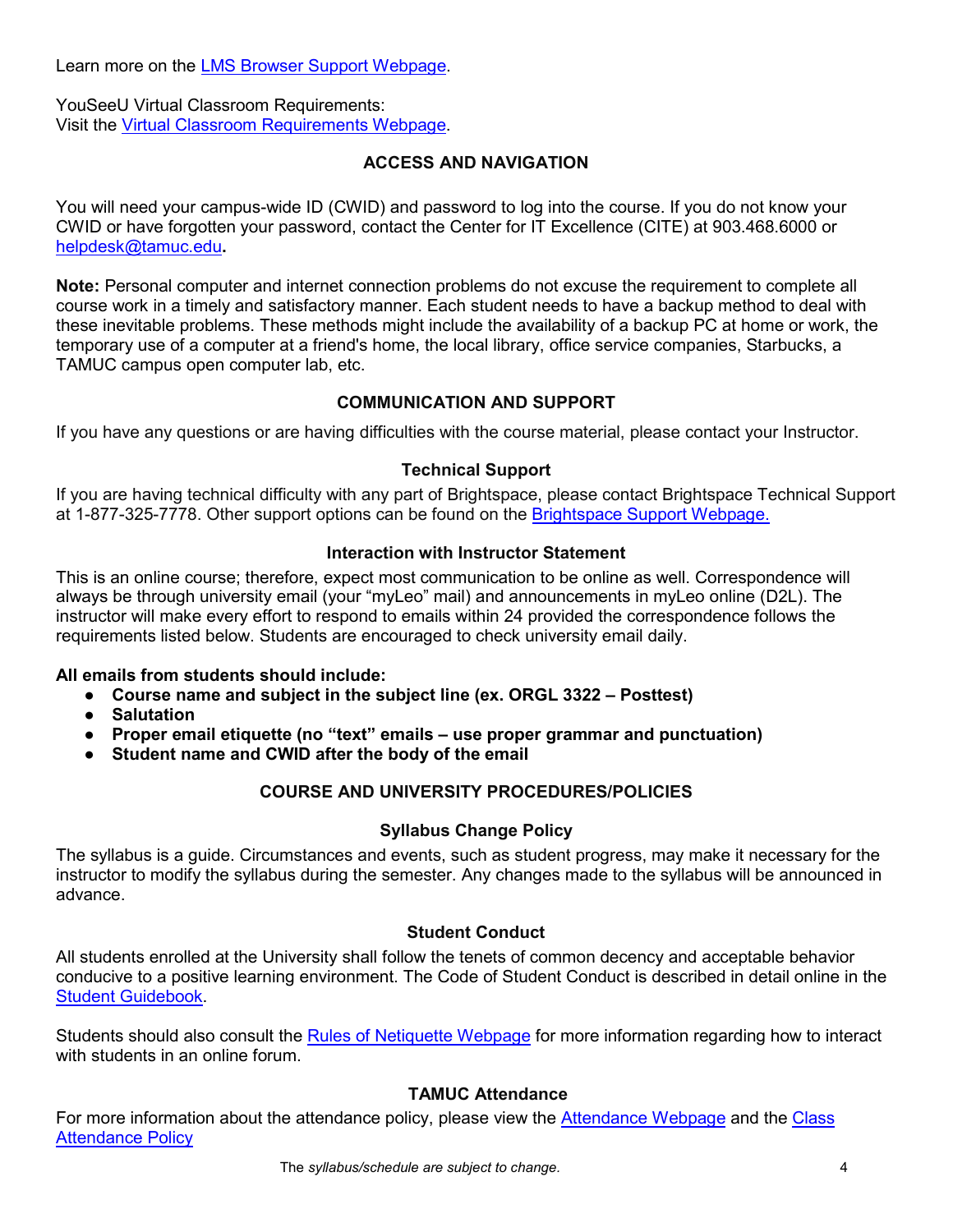# **Academic Integrity**

Students at Texas A&M University-Commerce are expected to maintain high standards of integrity and honesty in all of their scholastic work. For more details and the definition of academic dishonesty see the following procedures:

[Undergraduate Academic Dishonesty P](http://www.tamuc.edu/aboutUs/policiesProceduresStandardsStatements/rulesProcedures/13students/undergraduates/13.99.99.R0.03UndergraduateAcademicDishonesty.pdf)olicy [Undergraduate Student Academic Dishonesty Form](http://www.tamuc.edu/aboutUs/policiesProceduresStandardsStatements/rulesProcedures/documents/13.99.99.R0.03UndergraduateStudentAcademicDishonestyForm.pdf)

# **Students with Disabilities-- ADA Statement**

The Americans with Disabilities Act (ADA) is a federal anti-discrimination statute that provides comprehensive civil rights protection for persons with disabilities. Among other things, this legislation requires that all students with disabilities be guaranteed a learning environment that provides for reasonable accommodation of their disabilities. If you have a disability requiring an accommodation, please contact:

# **Office of Student Disability Resources and Services**

Texas A&M University-Commerce Velma K. Waters Library Rm 162 Phone (903) 886-5150 or (903) 886-5835 Fax (903) 468-8148 Email: [studentdisabilityservices@tamuc.edu](mailto:studentdisabilityservices@tamuc.edu) Website: [Office of Student Disability Resources and Services](http://www.tamuc.edu/campusLife/campusServices/studentDisabilityResourcesAndServices/)

# **Nondiscrimination Notice**

Texas A&M University-Commerce will comply in the classroom, and in online courses, with all federal and state laws prohibiting discrimination and related retaliation on the basis of race, color, religion, sex, national origin, disability, age, genetic information, or veteran status. Further, an environment free from discrimination on the basis of sexual orientation, gender identity, or gender expression will be maintained.

# **Campus Concealed Carry Statement**

Texas Senate Bill - 11 (Government Code 411.2031, et al.) authorizes the carrying of a concealed handgun in Texas A&M University-Commerce buildings only by persons who have been issued and are in possession of a Texas License to Carry a Handgun. Qualified law enforcement officers or those who are otherwise authorized to carry a concealed handgun in the State of Texas are also permitted to do so. Pursuant to Penal Code (PC) 46.035 and A&M-Commerce Rule 34.06.02.R1, license holders may not carry a concealed handgun in restricted locations.

For a list of locations, please refer to the [Carrying Concealed Handguns On Campus](http://www.tamuc.edu/aboutUs/policiesProceduresStandardsStatements/rulesProcedures/34SafetyOfEmployeesAndStudents/34.06.02.R1.pdf) document and/or consult your event organizer.

Pursuant to PC 46.035, the open carrying of handguns is prohibited on all A&M-Commerce campuses. Report violations to the University Police Department at 903-886-5868 or 9-1-1.

| <b>Learning Objectives and</b><br><b>Competencies</b>                                                                            | <b>Materials to Read or Review</b> | <b>Assignments</b>                                                                 |
|----------------------------------------------------------------------------------------------------------------------------------|------------------------------------|------------------------------------------------------------------------------------|
| <b>PRETEST</b>                                                                                                                   | <b>NO REVIEW NEEDED</b>            | <b>COMPLETE ON THE FIRST</b><br><b>DAY</b>                                         |
| LO1: Precursors and Roots to an   Reading assignments (5)<br>American Identity<br>• Students can explain<br>how epidemic history |                                    | Complete the module quiz.<br>(recommended)<br><b>Short Identification</b><br>Essay |

# **COURSE OUTLINE / CALENDAR**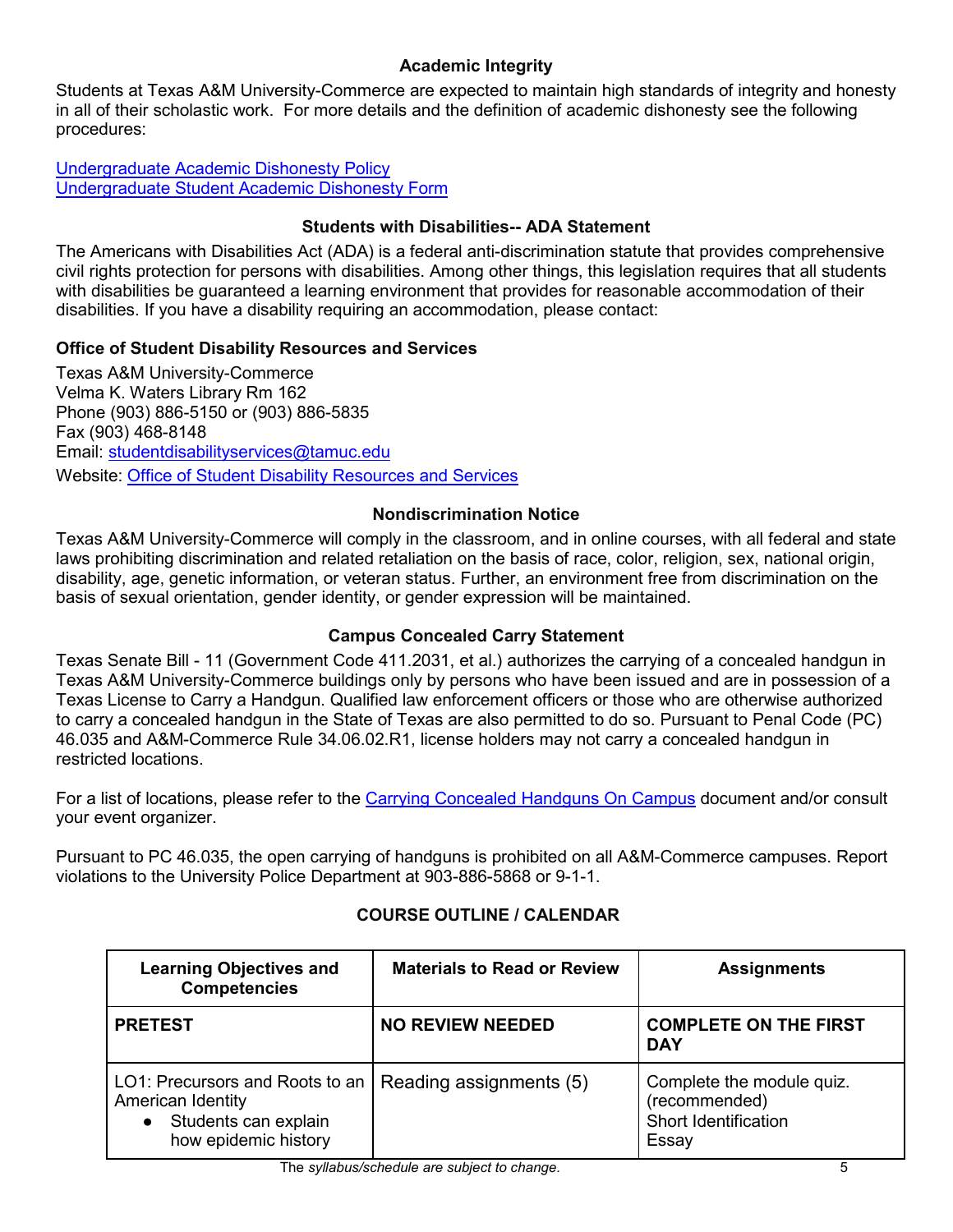| <b>Learning Objectives and</b><br><b>Competencies</b>                                                                                                                                                                                                                                                                                                                                                                                                                                                                                                                                                                                                                                                         | <b>Materials to Read or Review</b>          | <b>Assignments</b>                                                          |
|---------------------------------------------------------------------------------------------------------------------------------------------------------------------------------------------------------------------------------------------------------------------------------------------------------------------------------------------------------------------------------------------------------------------------------------------------------------------------------------------------------------------------------------------------------------------------------------------------------------------------------------------------------------------------------------------------------------|---------------------------------------------|-----------------------------------------------------------------------------|
| relates to a contact vs<br>Conquest framework of<br>understanding<br>colonization of North<br>America.<br>Students can discuss the<br>religious movement of<br>the First Great<br>Awakening in relation to<br>racial identity<br>Students can explain the<br>background to the "First<br>Thanksgiving", why that<br>matters as a source of<br>American identity, and<br>why that myth is<br>problematic.<br>Students can discuss<br>how various sexualities<br>found ways to "fit in" or<br>not<br>Students can relate the<br>Draft Riots of 1863 to<br>issues of identity<br>Students can reflect on<br>how ethnic and labor<br>issues reflect on who did<br>not benefit from the<br><b>American Promise</b> |                                             |                                                                             |
| LO2: Post-Civil War through the<br><b>Great Depression</b><br>Students can broadly<br>explain violence by<br>Americans against other<br>Americans they consider<br>outside the American<br>identity<br>Students can explain<br>٠<br>how fights over who gets<br>protection from American<br>law played out in industry<br>and regulation<br>Students can explain<br>how Americans who view<br>themselves as the core<br>American identity have<br>related to other types of<br>Americans achieving<br>better success within the<br>nation's economic<br>system                                                                                                                                                | Reading assignments (5)<br>Watch videos (1) | Complete the module quiz.<br>(recommended)<br>Short Identification<br>Essay |